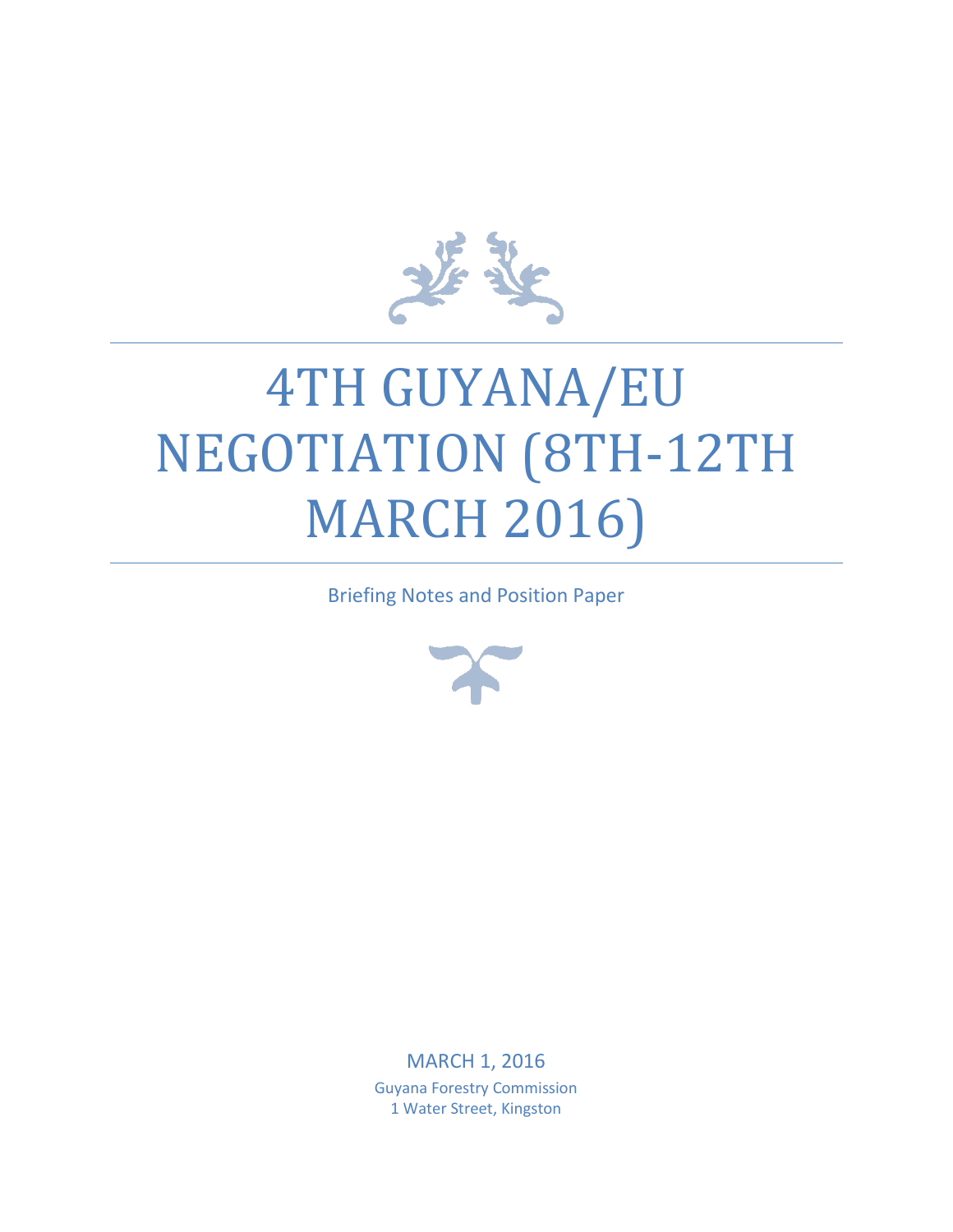# BRIEFING NOTES FOR THE 4TH NEGOTIATION BETWEEN Guyana and the European Union

# **8 th - 10th March, 2016**

# **Introduction**

The 4<sup>th</sup> Negotiation between Guyana and the EU will comprise two technical days and one day of negotiations via video conference. The work which Guyana has completed over the last few months and what are some of the next steps will be presented at the commencement of day one. It is expected that the presentation will also cover strategic discussions and thinking of the NTWG moving forward. Inputs and suggestions coming out of the EFI visit will form part of the discussion.

#### **1. General Update on the Annexes**

- a. General changes which have been made to the various Annexes will be presented; the list of Annexes will be used as the basis for this component. Where there is need for more specific information/ questions on any given Annex, this will be highlighted.
- b. Update on Participation and next steps

Guyana will present data on the consultations which were conducted from July to September, 2015. These were conducted on the completed Annexes in 18 clusters at the national level as is reflected on the map of Guyana (map to be included in presentation to reflect this). Stakeholders within and outside of the forest sector were invited to give their opinions and suggest what should be inserted or removed from the Annexes. The audiences who attended were varied in relation to gender and participation in the sector and included members from the private sector, government, and civil society groups. Comments were received and recorded in a matrix which provides information on the comments made by the stakeholders and whether they were accepted or declined with reasons for doing so.

#### Next Steps

Following the updating of the Annexes, the NTWG will arrange both national and focused group meetings with relevant stakeholders. The aim of these meetings will be to update on what has been achieved at the  $4<sup>th</sup>$  negotiation and present the changes which were made to the Annexes.

It will be important to present Annex 5 in a holistic way to stakeholders and gather feedback on same since all the components will be in place.

Additionally, the comments matrix will continue to be updated as comments are received and updates are provided.

*Note:* There will be a map highlighting the consultation sessions which have taken place as well as the posters which have been designed for reproduction in the upcoming weeks.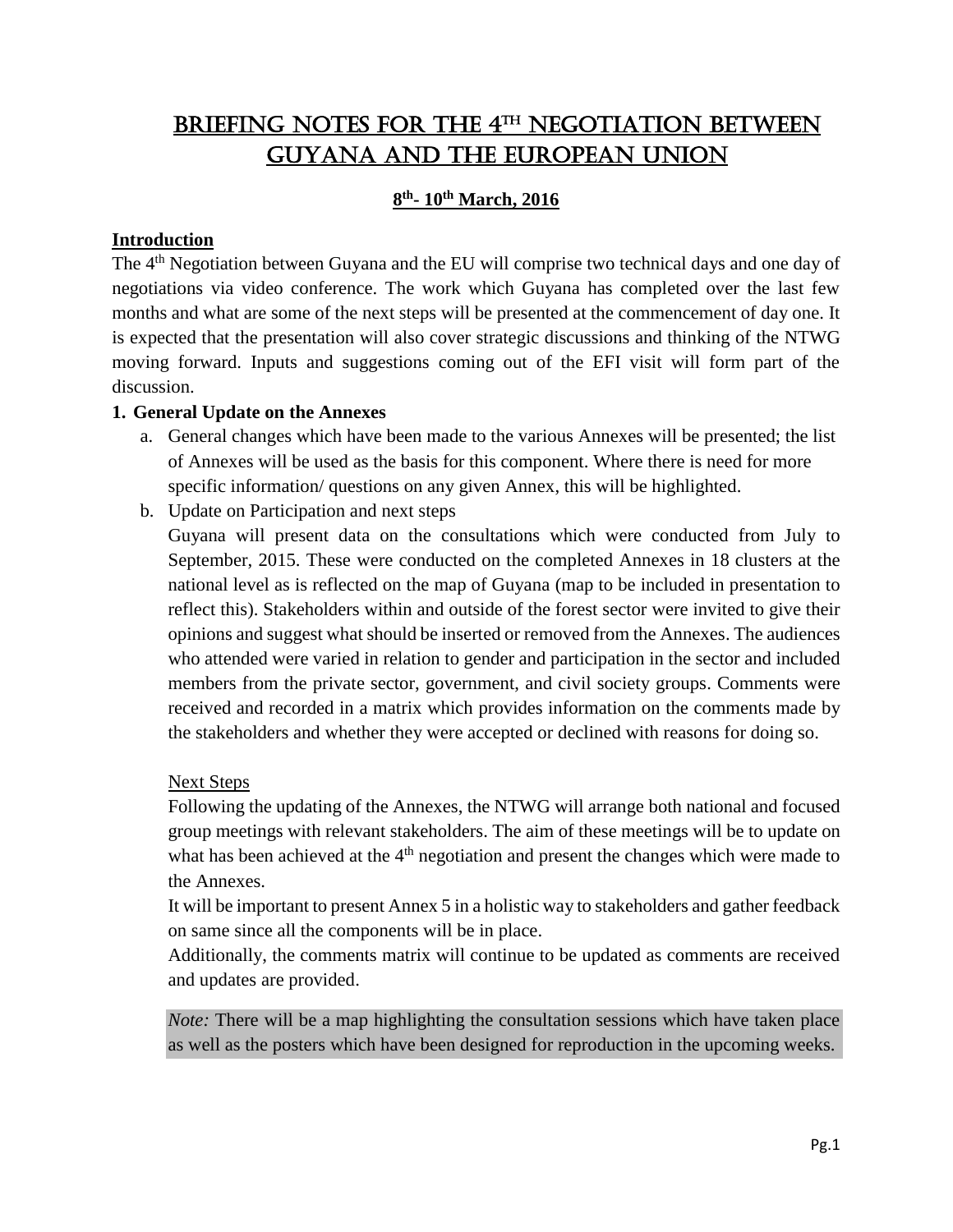Communication strategy - One key tool which was developed was an educational video on FLEGT and currently a FLEGT handbook is being finalised which seeks to answer key questions stakeholders may have on the FLEGT VPA. Additionally, a television and radio program is being developed which will be a monthly feature and will focus on various aspects of the VPA process. This will be aired in various regions of Guyana. There has already been developed a FLEGT poster which will be displayed at various strategic locations across the country.

The NTWG recognizes the need to engage members of parliament to present updates on the VPA process.

*Grant Proposals (DFID)* - having completed the Call for Proposals, the NTWG has completed the evaluation process. This has resulted in a number of Proposals being approved for projects which will assist in developing/strengthening systems to improve traceability among a number of FSOs (Forest Sector Operators) as well as enforce the knowledge of a number of stakeholders on the FLEGT VPA.

2. **Annex 1: Product Scope** - One of the comments received from the consultations was that there should be an introductory paragraph to the Annex and this was accepted by the NTWG. This has been included in the submitted draft.

The NTWG's thinking has now evolved to the point where consideration is being given to the inclusion of furniture in the VPA after the first review period. However, for this to happen, the sector will require considerable support. The NTWG is consulting the sector to determine the level of support needed for inclusion in the VPA support measures.

# **3. Annex IV: Technical specifications for FLEGT Licences**

This Annex has been drafted and developed pursuant to comments received from the consultations as well as the EFI. There was one minor change made to the Annex in relation to the justification for the theft or destruction of the licence. A point for discussion may be the coverage of the official copy from the FLEGT licensing office in Guyana to the EU competent authority.

# Questions:

- a. Additionally, how are the costs for licenses determined
- b. Also if a license is replaced, will there be a cost for the replacement to the Licencee

# **4. Annex VI: Independent Auditor**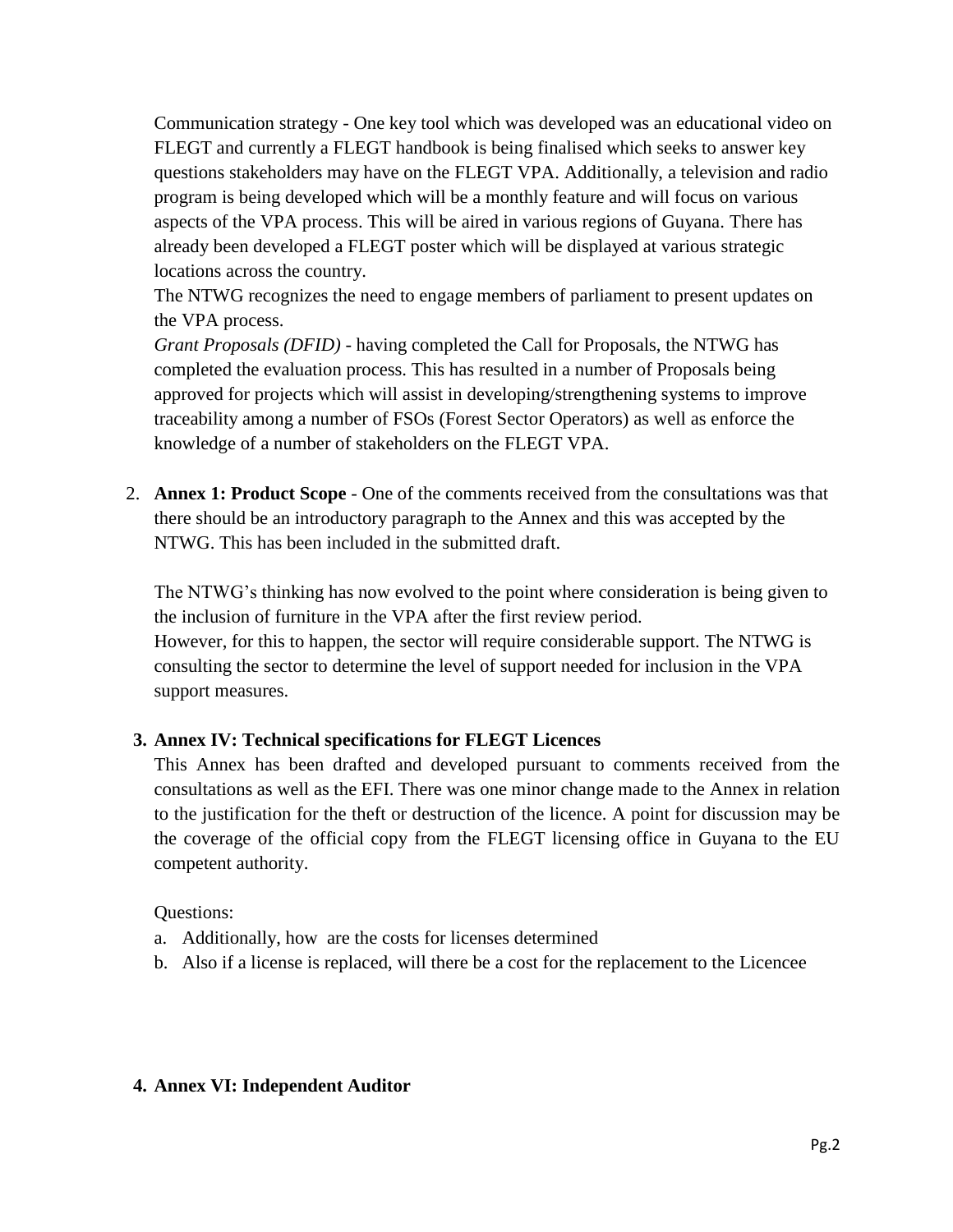Consultations on this Annex have garnered much support. Auditing of the system periodically is seen as very important as this would ensure areas where improvements may be needed are identified and the relevant solution(s) found.

#### **5. Annex VIII: Support measures**

Support measures which are required for the VPA to become operational vary from one stakeholder group to another; there are clearly commonalities as well. Though a first draft, Guyana recognizes the need for support and wishes to emphasize this need. We recognize the need for interaction with other Ministries, agencies to make the VPA fully operational.

#### 6. **Support required**:

- a. What kinds of support can be made available to Guyana under the VPA?
- b. In addition to what has been mentioned, Guyana requires support in the areas of downstream processing and the improvement of quality of timber produced. The market is requiring more and more timber which is dried for example; how does a country like Guyana tap into this market. Downstream processing requires in some case retooling of the industry; what are the areas assistance can be gathered in this regard.
- c. There will be a need to educate and train personnel within each of the agencies identified in the GTLAS. This training will be designed based on the level and kinds of information required from the agency
- d. Training and capacity building among the various stakeholder groups on the requirements of the GTLAS; will be designed based on the FSO type.
- e. The design and development of a central data base will also be needed. It is expected that this data base will be housed within the GFC and will be the reservoir for all GTLAS information. There will the need to have a consultant design this data base in addition to it being equipped and staffed to adequately address the needs of the GTLAS. The unit overseeing this data base will be responsible for the reconciliation of data along the supply chain
- f. Industrialization of the forest sector

— Inventory of the timber sector in Guyana and of the consumption of timber-based products on the Guyanese market. In particular, analysis of the timber and construction sectors: status of knowledge and markets, status of use of timber in the home, in particular in urban areas, training needs, promotion,

— Consultation with professionals (information or otherwise)

— Preparation of plan for the evaluation, industrial development and more advanced processing of timber, in accordance with the National Forest Policy

— Preparation of processing rules

— Preparation of incentives for the use of timber (quality standards, promotion of new products), in accordance with the National Forest Policy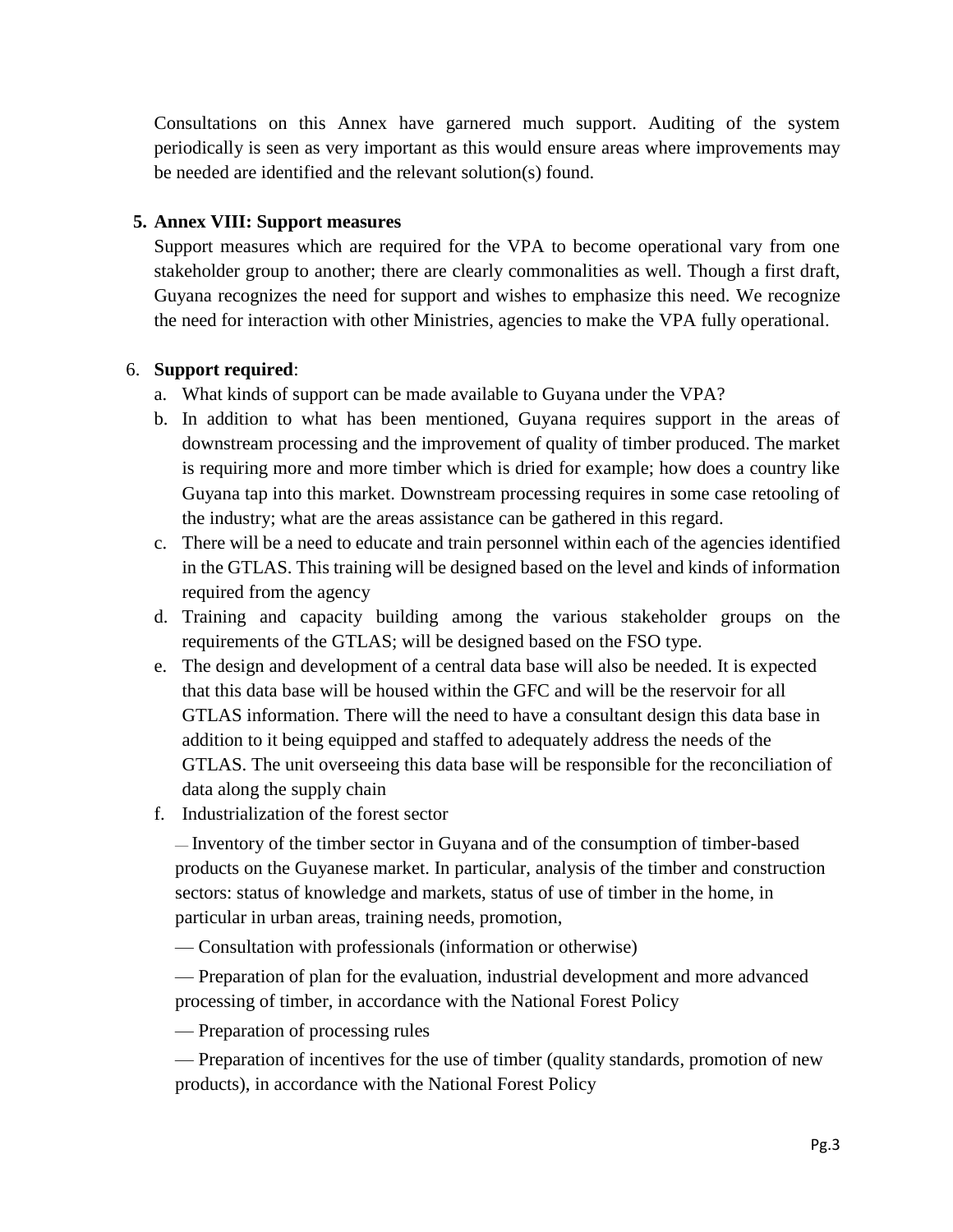— Promotion of lesser known species,

- g. Monitoring the impact of the Agreement
	- Assessment of the impact of the Agreement on the social environment
	- Assessment of the economic impact of the Agreement
- h. The system for issuing FLEGT licences
	- Establishing the system for the issue of FLEGT licences.

Planned action

— Development of detailed procedures for the issue of FLEGT licences

— Raising awareness of the procedures for issuing FLEGT licences within the private sector

- Establishing contacts with the competent European authorities
- Feasibility study on the issue of electronic FLEGT licences
- Testing the system for the issue of FLEGT licences.

Type of support

- Technical assistance and capacity building
- Financial support for equipment acquisition.
- i. Regularization of the furniture industry.

With consideration for the product scope to be expanded to include furniture there will need to be a review of the laws and regulations to ensure it adequately addresses this need and there are systems in place to adequately track this product type. It inclusion is was agreed will be considered during the next review period.

- Consultation and awareness sessions on the requirements of the GTLAS
- Expansion of the monitoring capabilities of the FMD and capacity building of staffs in relation to the tracking of furniture along the supply chain
- Consultancy work in relation to the types of furniture produced and market studies on what the markets require; changing trends also
- Market promotion (all products)
- Kiln drying facilities and requisite training based on the needs of the industry in relation to market requirements
- Training in the areas of the new Grading Rules; design with the international markets in mind based on international standards
- j. National value adding strategy-

Guyana sees the need to have a National Strategy for Value Adding be prepared which will pave the way for the future in this regard. This strategy will essentially involve a consultant who will essentially examine the value added sector with a view to identifying what are the strengths, weaknesses, opportunities, threats etc. within the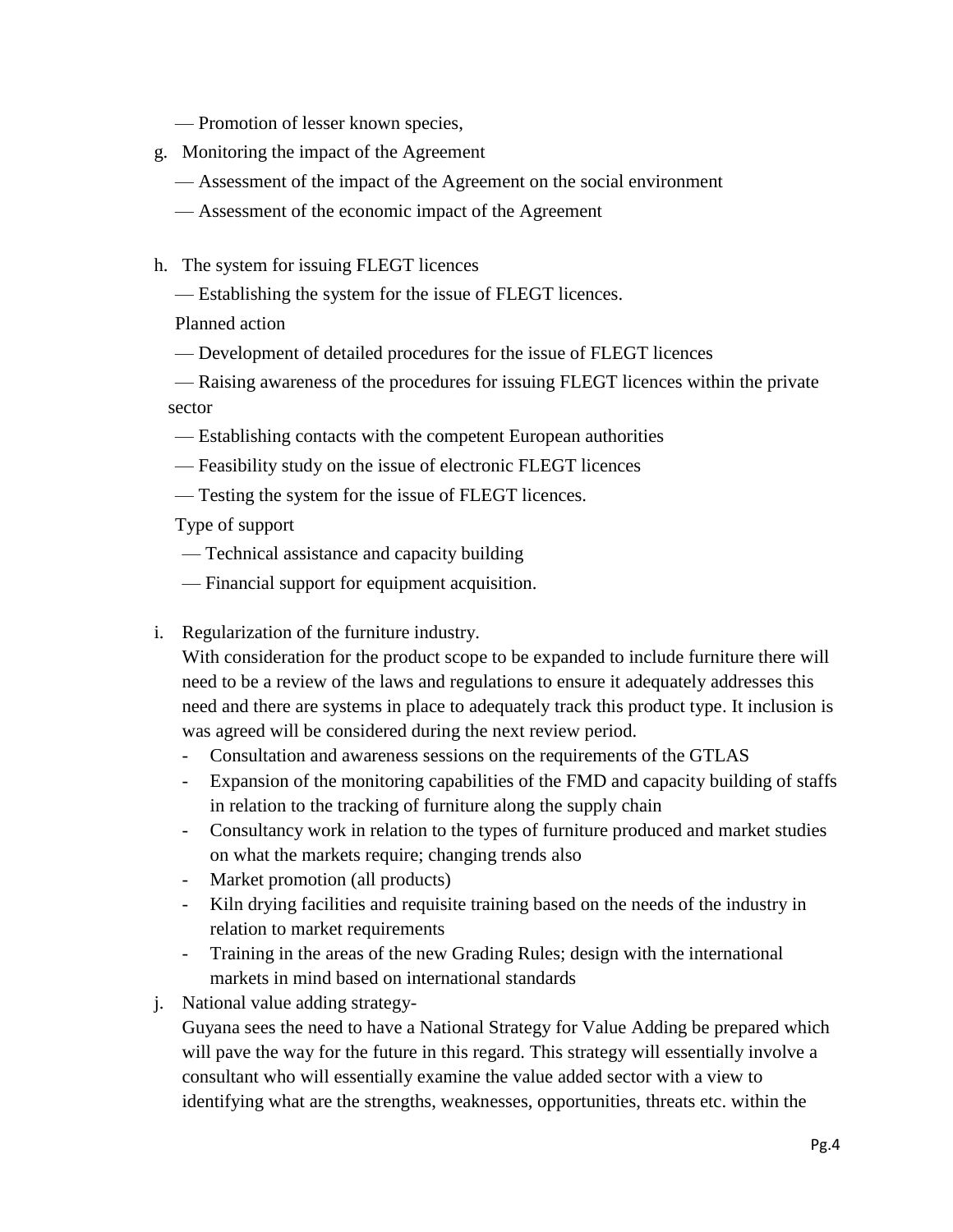sector. Once identified, he/she will propose what are the areas, possible costs etc. which the sector needs to be a able to compete with international standards.

# 7. **Annex IX**: Criteria for assessing the GTLAS

Though a first draft of this Annex, the idea is clearly to have this Annex work in conjunction with the GTLAS and therefore it will be adjusted based on the changes which are made to the GTLAS.

# 8. **Annex X**: Information to be made available to the public

The main aim of this Annex is transparency and Guyana, like all other VPA countries is very supportive of this Annex. In fact our local laws make it quite easy for any person to be able to request and obtain information on the forest sector within a given timeframe via the Commissioner of Forests or the Commissioner of Information. Guyana has already made key pieces of information available to the public and this can be viewed on the GFCs website in the form of quarterly reports, sector reports, etc.

Like any country, there will be information which is considered sensitive. This may vary from country to country. We are awaiting information from the EU in relation to the relevant legislation governing the release of information in the Union.

# 9. **Annex XI**: Joint Monitoring and Review Committee

The Committee which essentially oversees the activities and functioning of the VPA and comprises representatives from both Guyana and the EU. Standard in all VPAs or some version of this Committee, it is envisioned that in Guyana the Joint Monitoring and Review Committee (JMRC) will also be further divided to be able to address complaints for example. This sub division may take the form of a sub Committee.

Note: based on what we have seen and what has been communicated by the EFI, the JMRC may not be able to address complaints; they are more about the performance of the system

# **10. Annex II: Legality definition and Compliance Framework**

The Legality Definition (LD) has been updated based on the comments received from the consultations and advice received from the EFI. A Legal references column has been included and the relevant references inserted. Three new columns were also inserted on the advice of the EFI explaining the process of verification in the matrices.

a. Introduction new format (matrices, verification sections, FMOs, how the various themes are covered-environmental, social, fiscal, etc.)- legal deforestation, conversion timber The term Forest Management Operator was changed to Forest Sector Operator (FSO) to ensure that all types of Operators are covered under the LD. Amerindian Villages (AV) have been removed as an FSO and instead the Matrix reflects that the AV enters into agreements with the residents and non-residents. Conventions and Treaties were moved to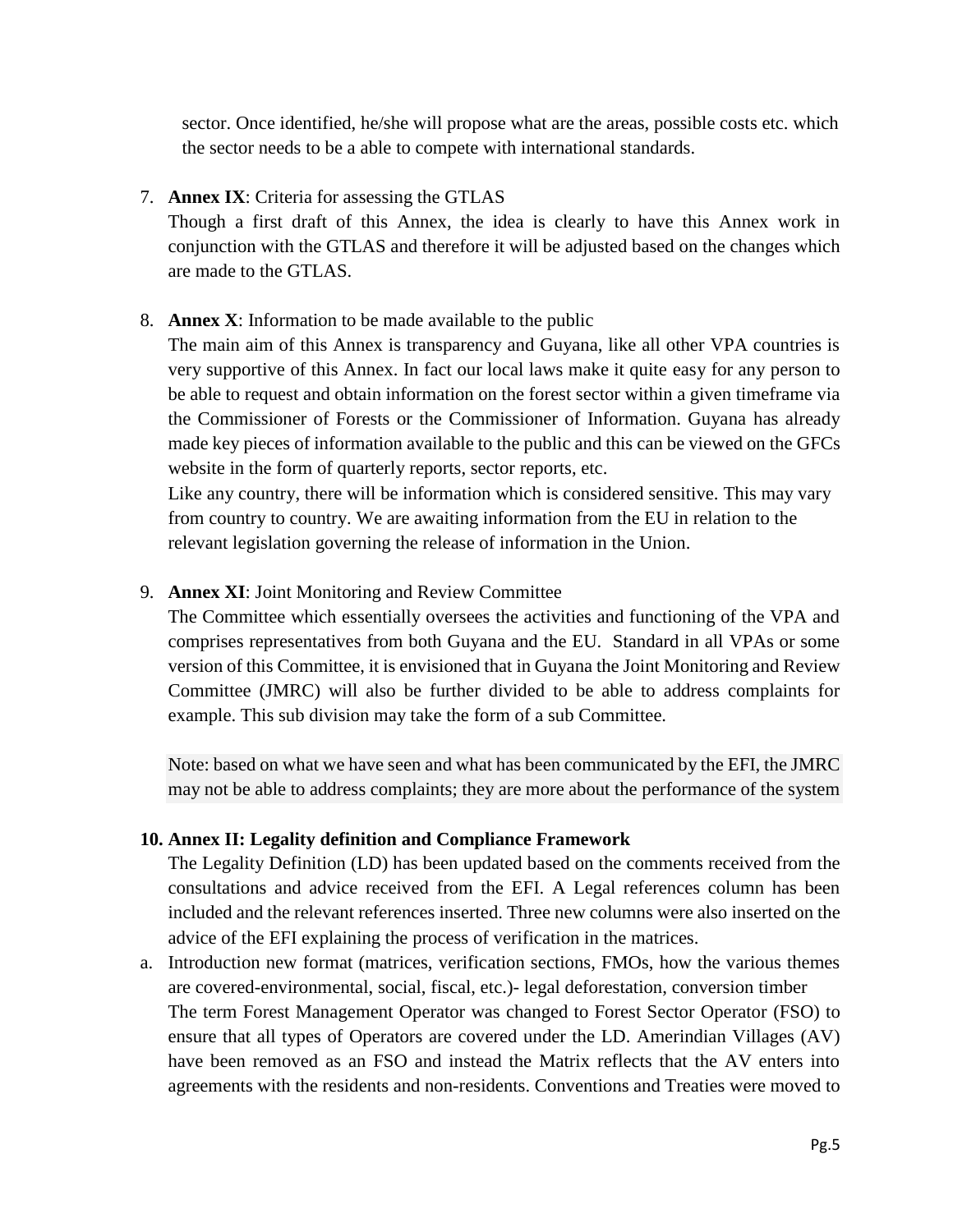the VPA since the LD is intended to reflect the obligations on the FSO and not the State. The State is the only party who has Constitutional and international obligations (treaties etc).

- b. Verification Frequency- there is a need to decide/re-visit each indicator and be clear about the frequency with which we need to verify. For example, though the NIS compliance is monthly, we may wish to check it every quarter.
- c. Legal Framework- there were a few areas which were addressed based on the new Forest Regulations. There was a concern that maybe the new regulations may require us to relook at the LD. It was pointed out that the new regulations, have been consulted in the current draft of the LD. It was also pointed out that there are a few areas such as the payment of compensation which may need to be adjusted in the Regulations.
- d. How will the final consultation(s) on the various Annexes be addressed moving forward; will it be national consultations, will it be focused groups etc.
- e. The specific units within the various organizations who will be doing the verification, need to be mentioned in the LD. The more specificity, the easier and more focused the implementation will be.
- f. There should be some consideration given to renaming the "FMO" (Forest Management Organization) since there are some cases for example an exporter, who the term FMO does not adequately capture. It was suggested by the members of the NTWG present that "FSO" Forest Sector Operator would be more appropriate.

# **11. Annex V: Guyana Timber Legality Assurance System (GTLAS)**

Developed with inputs from the EFI and the NTWG, the GTLAS forms the basis for much of the work which will be happening under the VPA agreement. Like every LAS system developed, there are five components which it entails. The verification and component of the GTLAS and the inputs from other agencies are critical to the LAS being able to do that which it was designed to do. These two aspects therefore require the greatest amount of effort from Guyana's perspective.

The GTLAS will require a central database which will collect all data on timber and as well as the Forest Sector Operators (FSO) and this data will be analysed based on the request for export. Once the data is verified, the FMO will be able to ship the European Union (EU). The need therefore, to have the other support agencies systems in place to adequately feed into the system is therefore of paramount importance.

Though Guyana has an internationally credible system of tracking timber, there is still much needed to able to have the system at a level which is able to meet the demands of the VPA. For this there is much support and input which is needed.

In addition to the infrastructural needs of the GTLAS, there is also the requirement for the building of capacity among various stakeholders groups to ensure the relevant data needs are being met.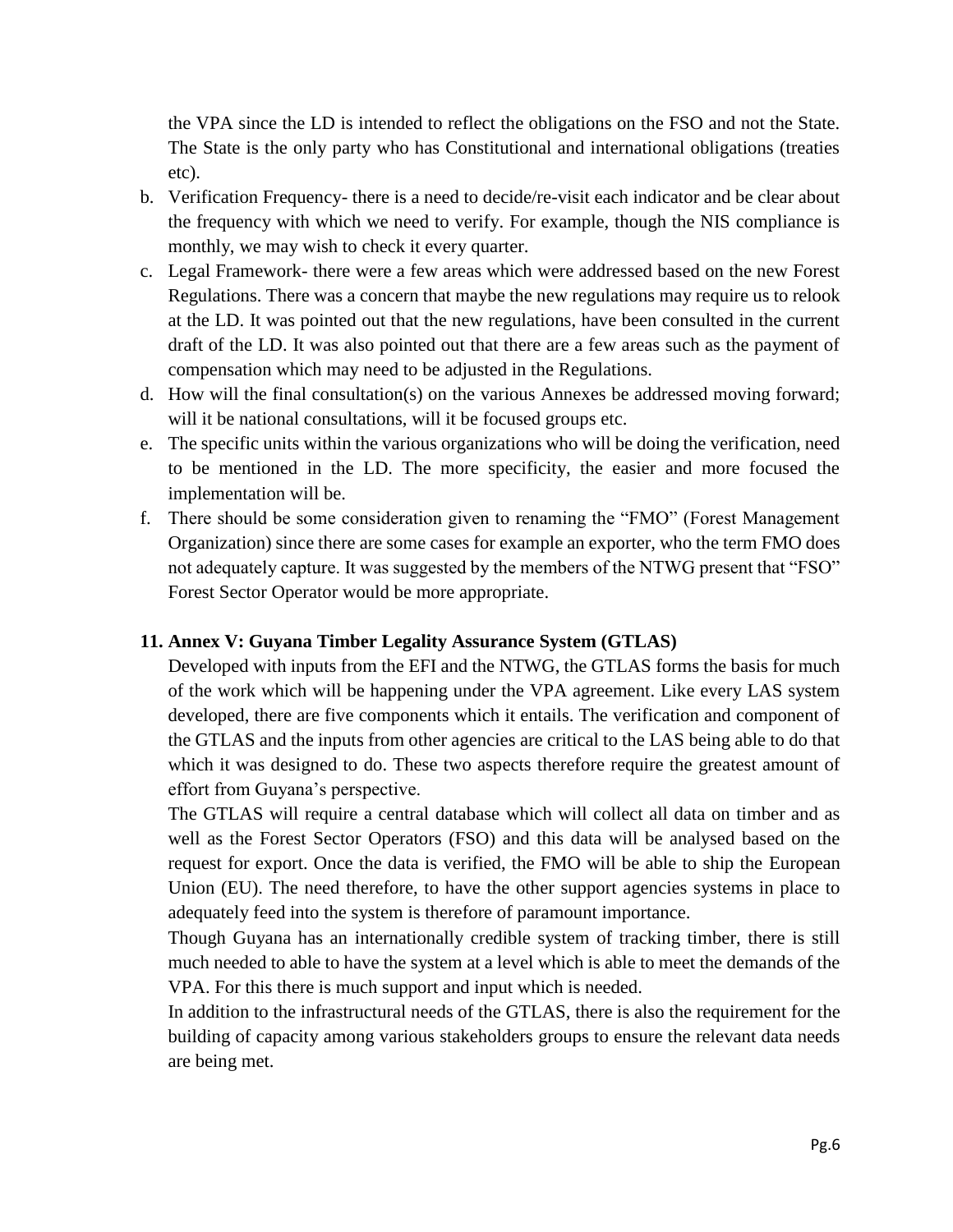**a. Licensing**- how will this be carried out. In most countries the Customs is the last step in the process and this can essentially remain the same. However, Guyana can propose to have the Customs issue a document upon the completion of their process which will then be given to the GFC and will trigger the release of the FLEGT license.

One of the areas that this method will address is the issue of short shipments. The later the FLEGT license is issued, the more confidence that it truly represents the volumes/species/etc. of that shipment.

# **b. Static vs Dynamic verifiers**

- *i. Static verifiers*: speaks to those indicators which do not generally change over a period of time; the same for any given shipment (for example the FSO having a valid sawmill license)
	- used to verify the legality of the establishment and operations of FMOs;
	- developed and approved either on a one-time basis or renewed on a periodic basis;
	- verified and approved by GFC and other government agencies based on the frequency defined in the GTLAS for each verifier
	- assessed systematically as part of the annual and quarterly audits performed by GFC and other government agencies
- *ii. Dynamic verifiers*: those indicators which are likely to be different over the course of any given shipment
	- Include but are not limited to verifiers such as WTS requirements at each critical control point in the supply chain;
	- Include consignment-based tax requirements on timber volume and/or timber value;
	- Are used to verify the legality of individual consignments of timber in the TLAS supply chain
- **c. Legality Certificates (name to be agreed on) -** because of the fact that a number of verifiers would be checked periodically, it was suggested that we could have a document prepared which will indicate that level of compliance for each FMO with the static verifiers. This "certificate" will be prepared periodically as the verification period is exhausted.

This certificate will also allow us to be able to address the Certification Schemes such as FSC. The static verifiers under the scheme would be checked against the LD and once the static verifiers in the scheme are the same or more than those under the LD, a Certificate will be issued for the FSO. Please note that the certificate will be updated periodically depending on the frequency of verification of the indicators.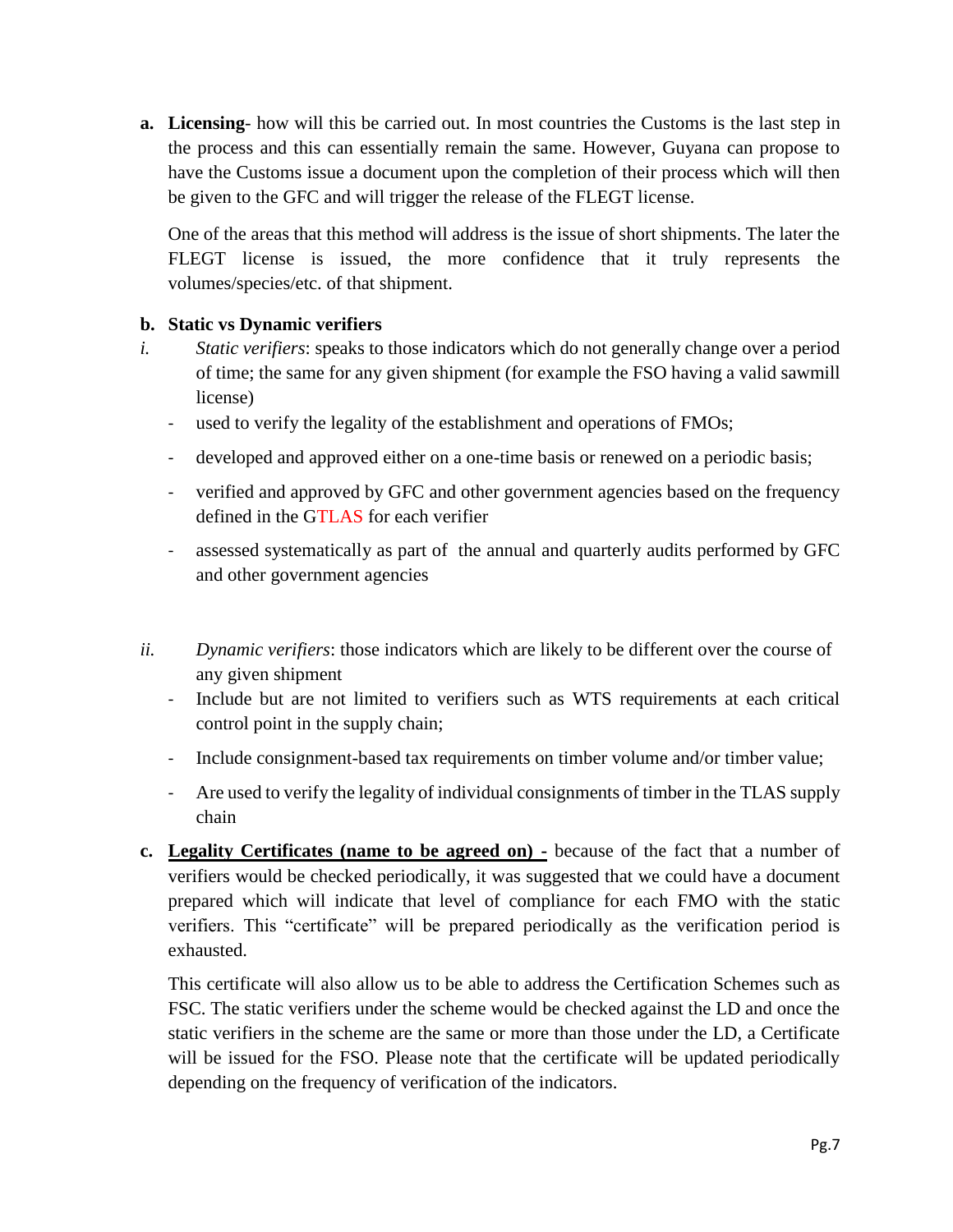#### **d. Verification Methodology**

Verification applies to all operators in the forest sector of Guyana registered with TLAS There are 3 steps in verification:

- i. '**Routine' verification** corresponding to the establishment of the static and dynamic verifiers included in the LD. This task is carried out by FRMD, FMD and the other government agencies, in compliance with the corresponding indicators. It also includes compliance with the WTS.
- ii. **'Consolidated' verification** carried out by MISU to ensure that all verifiers for all FMOs are compliant, issue quarterly and annual "certificate" and ensure follow up of non-compliance (verifiers under GFC and other government agencies)
- iii. **'FLEGT License'** verification carried out upon submission of a FLEGT license request by exporters

#### **e. Independent audit and interaction with IFM**-

The independent audit under the VPA will supersede the IFM audit requirements it becomes operational. IFM, having completed two sets of audits utilized and series of criteria and indicators. These criteria and indicators were used as the base for the commencement of work on the Legality Definition. However, the LD now has a far more robust set of criteria and indicators when compared to the IFM requirements. Under the IFM agreement, it is expected that there will be a specific reference to this arrangement. What this therefore means is that the audits under the VPA will clearly be able to address the needs of the IFM; there will then be need for a single audit, this being done under the VPA.

# **f. Complaint Mechanism**-

Principles for complaints mechanisms

- Complaint processes must be clear and simple to negotiate.
- Both individuals and organisations representing companies and interest groups should be able to lodge complaints.
- The institutions receiving the complaints should be easily accessible and widely spaced - be it offices, on websites or in some other form.
- Complaints forms should be easy to complete and take into account the fact that not all complainants may be literate.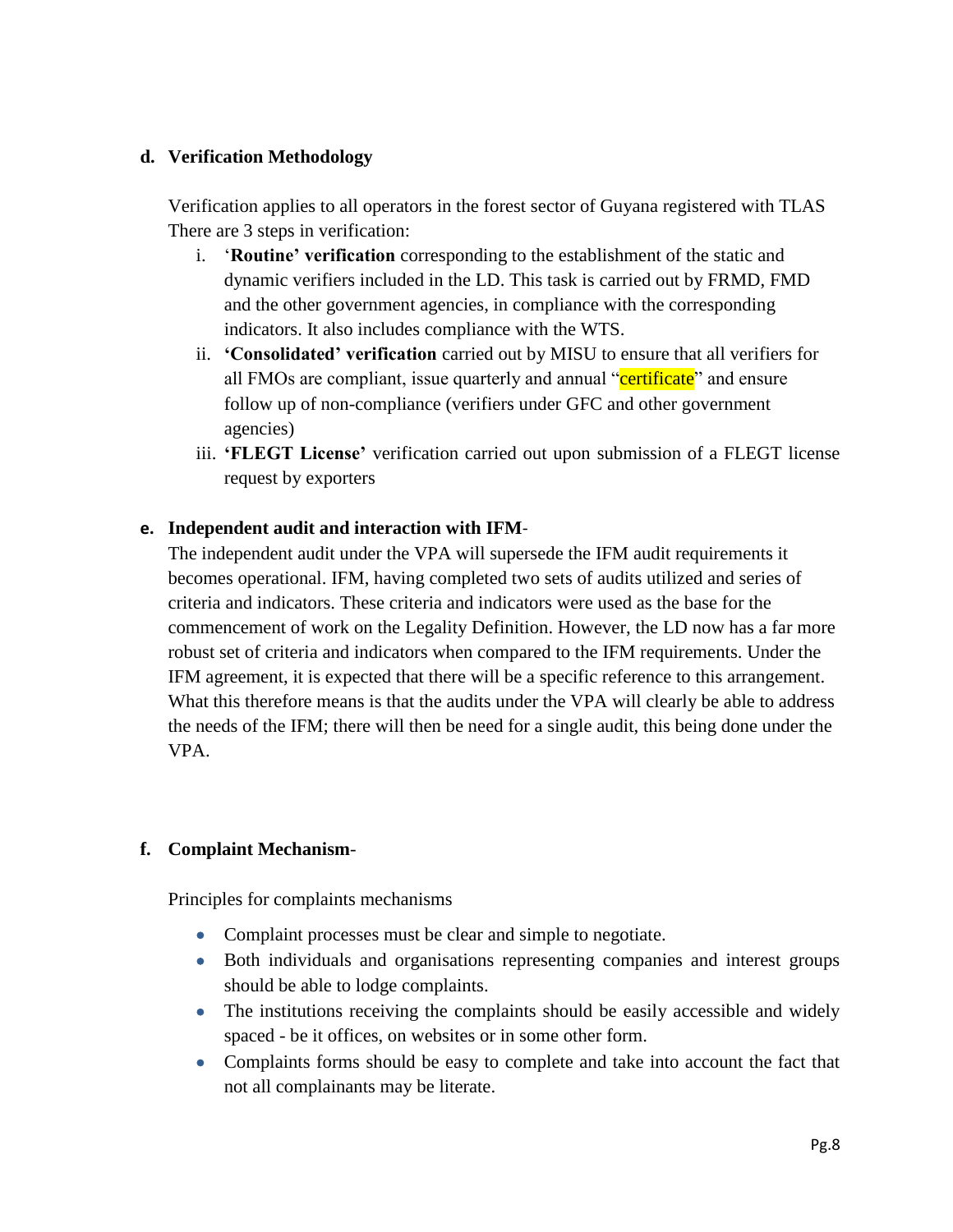- Time-limits for submissions of complaints. The time frame should not be stringent but the complainant should be encouraged to make their complaints without delay.
- There should be enough turn-around time and follow up to ensure that the complaint has been suitably addressed.
- Internal audits should be conducted to ensure that complaints are being suitably addressed and not ignored.

#### **g. Imports**

Guyana will consider imported timber to be legal if the consignment is:

- covered by a valid FLEGT license;
- accompanied by a Chain of Custody certificate from any of the internationally recognized forest management and wood products certification systems such as the FSC or PEFC, supplemented by due diligence supporting the legality of origin, which conforms with the requirements of the EUTR; or
- covered by a due diligence report supporting the legality of origin, based on a due diligence system that conforms with the requirements of the EUTR.

#### **h. Imported Timber exempt from verification**

Guyana will exempt imported timber products with the following HS codes:

- HS4401-Fuel wood in logs etc, wood in chips etc.
- HS4402-Wood charcoal, whether or not agglomerated
- HS4414-wooden frames paintings, photographs, mirrors etc.
- HS4415-packing cases etc. of wood, pallets etc. of wood
- HS4416-casks, barrels, vats etc. and parts, of wood
- HS4419-tableware and kitchenware, of wood.

These products go to end users through retail outlets and do not necessarily enter the supply chain of the wood products sector.

#### **12. Annex X**

Comments made from the Amerindian Association (APA) were accepted from the NTWG resulting in a paragraph being inserted explaining the process for requesting information from the Commissioner of Information or the GFC. We continue to await a response from the EU on the relevant legislation in the Union which regulates the accessibility of information to the public.